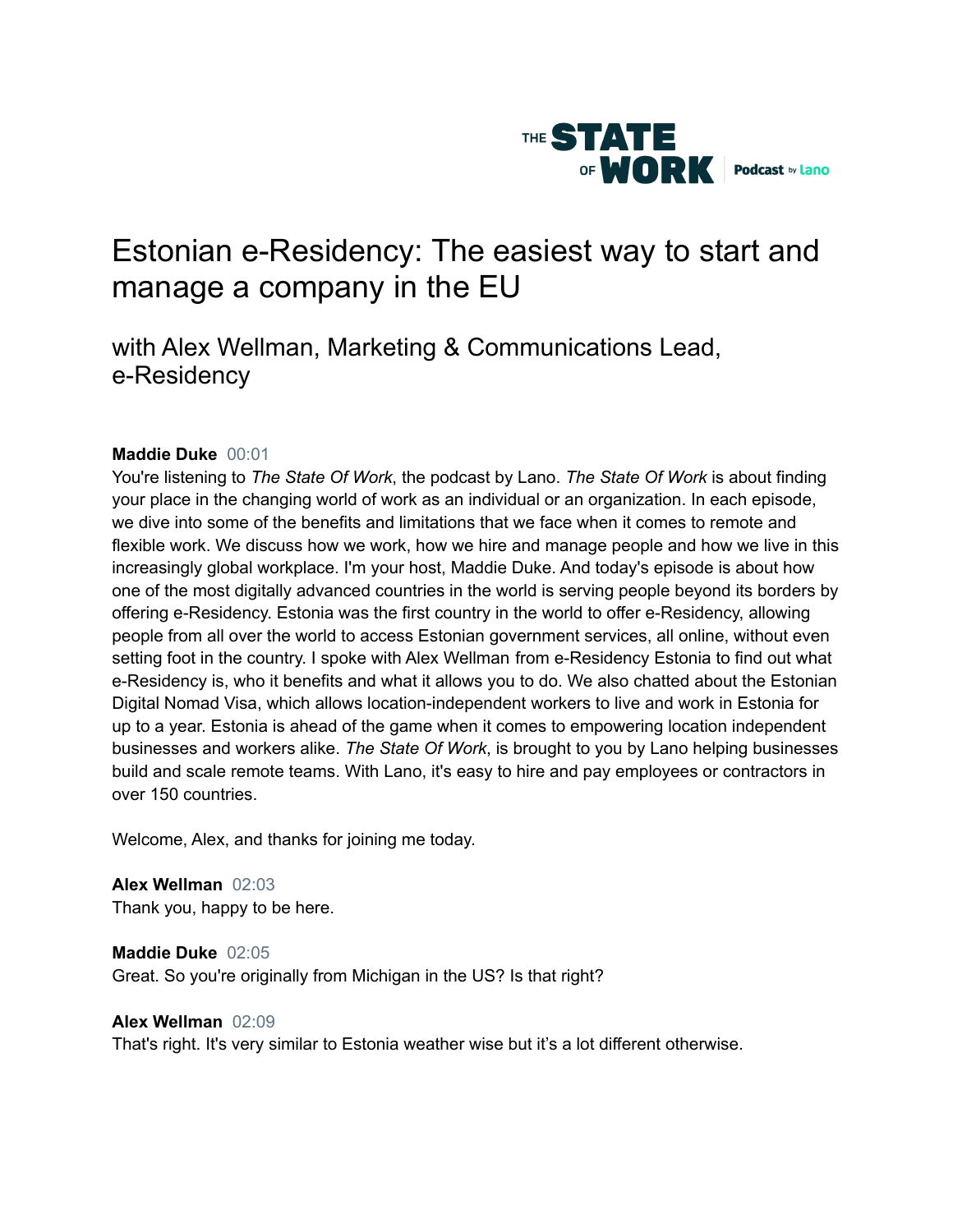#### **Maddie Duke** 02:14

So yeah, you've been living in Estonia for about five years now working on Estonia's e-Residency program. Was it the program that drew you there in the first place? Or what led you to moving to Estonia?

#### **Alex Wellman** 02:26

Sure. So e-Residency is a government project. So it is kind of strange. And it's one of the questions I get, you know, how are you as an American working for an Estonian government project. So it is kind of an interesting thing to consider. I guess for me, I had always been interested in government, I studied political science at university. And I used to work for a US Congressman for a while. And one thing I did there during my time was I helped constituents of the Congressman, you know, with dealing with different federal agencies, and I kind of saw how big and massive the US government was and how it kind of failed at some very basic things when trying to help its citizens. And I started looking, you know, what other countries were doing and I noticed Estonia right away. They were digital. First, they, you know, have everything online. And it was really attractive. So when I saw there was a job opening here for the program, I applied, and then I made my way over here.

# **Maddie Duke** 03:18

Wow, fantastic. Good for you. And very unique as a country to have such an incredible digital first government and government services. Can you elaborate on why Estonia is so advanced in that area?

#### **Alex Wellman** 03:34

Sure. So Estonia was occupied by the Soviet Union for, you know, 50 or 60 years, and it regained its independence in the early '90s. along, you know, with the other Baltic countries. And you know, one thing they did was they weren't saddled with the kind of legacy technology and legacy infrastructure that some other countries maybe had. So they had a chance to kind of rebuild from scratch in a way. And there's a kind of nice anecdote that the former Estonian President Ilves tells where they were offered a telephone exchange from Helsinki, that was an analog one, because the city of Helsinki, which is just across the bay from the city of Tallinn, was getting a digital one. And he said no, it's actually just we're going to get the digital one. First, we're not going to take the analog one. And that's just one kind of anecdote about how Estonia has worked for 20 or 25 years to actually develop its e-services to the point now where 99% of government services are available online. So basically, the only thing that you can't do right now, when you interact with the Estonian government is getting married or getting divorced, which you can imagine is probably a good idea right? Because we don't want people making those decisions late at night to something that takes some consideration so it's not that we it's not that it's only I couldn't offer those services online. It's just maybe those are two that they feel you know deserve some in person decision making, so.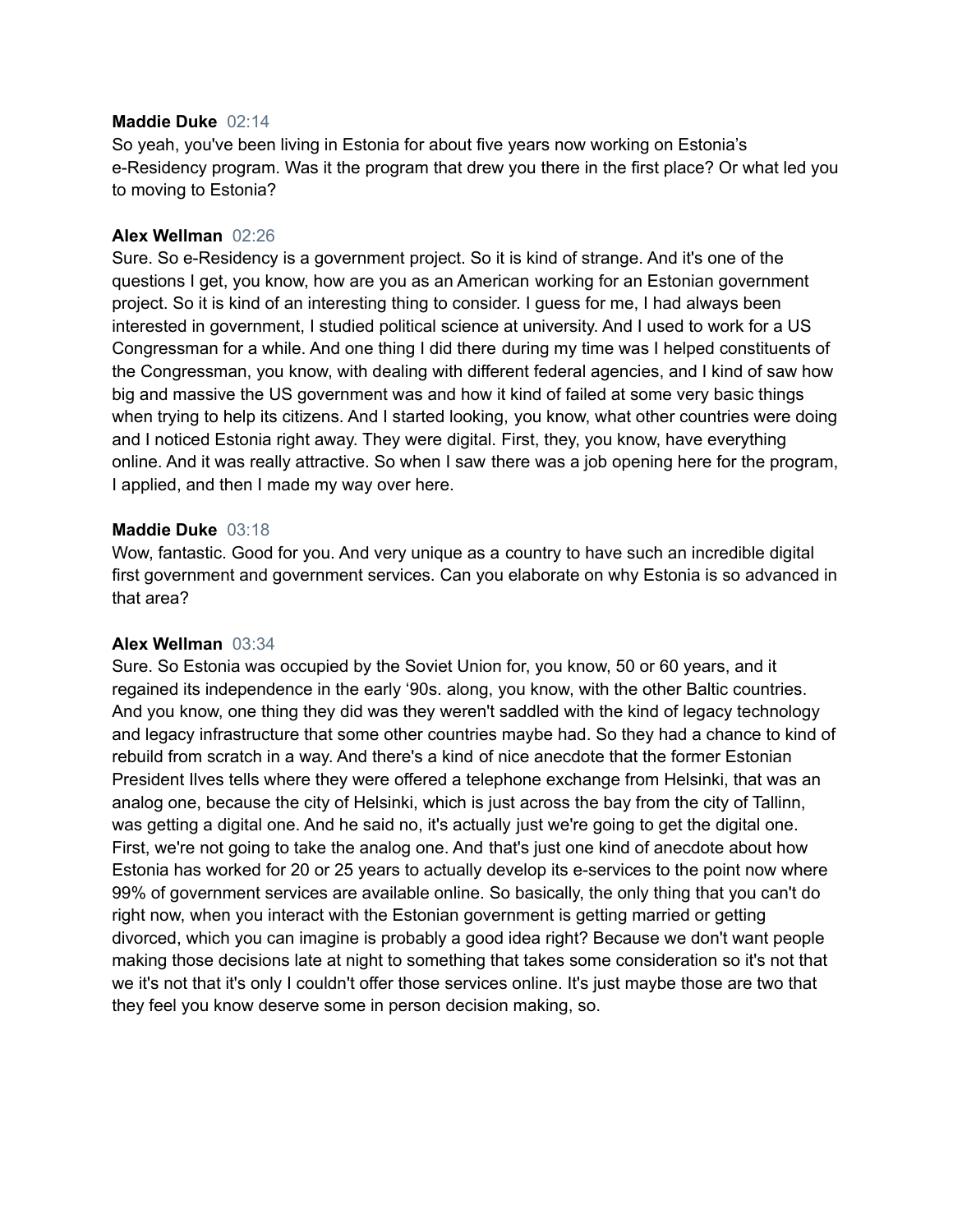# **Maddie Duke** 04:55

Right and I presume that that put them into a really fantastic position for the last year and a half where a lot of other governments around the world have had to deal with shifting things to online, in, you know, in the midst and in the wake of pandemic challenges.

# **Alex Wellman** 05:13

Yeah, yeah, I think so. I mean, I think Estonia or you know, not that Estonia hasn't had challenges with the pandemic, certainly we have, I don't think any Estonian would pretend that it's that Estonia hasn't been affected by it. But, you know, just some, just when you see people, you know, typically who need to queue at a government office to do something, or when you need to shuffle around to multiple government offices to start a business or to take care of some, you know, something ah, then in Estonia, that doesn't happen. So certainly, it did help build some resiliency into the economy, as we you know, fought through the pandemic.

# **Maddie Duke** 05:44

Yeah, given what people have to go through to access government and health services. Even in a pre-pandemic world, you can really see the benefits to having these services established in a digital capacity. One thing I really want to talk to you about today is Estonian e-Residency. And for listeners who might not be familiar with the concept of e-Residency, what is it? And who is it for?

# **Alex Wellman** 06:09

Sure. So, the name e-Residency also, you know, bring some confusion which we understand, I think, you know, we've we've thought about this several times, should we change the name or does the name clear enough, but basically, at the core is think of the concept of identity, but on a digital scale. So you normally think of yourself as a resident of a place, which means you physically live there. But what we're offering is a digital form of that. So what that really means is that Estonia is the first country that issues a government issued digital identity, to people who live beyond its borders. So normally, you know, you get a driver's license, or some kind of identity document from the place where your resident/residency permit or passport, what have you. So we, since Estonia, you know, can do everything online, all of its citizens and residents already have this kind of digital identity when they're interacting with the government services. You know, five or six years ago, they thought, Wait a minute, we could just give this to other people. So you know, we/they started issuing e-Residency. So when you become an EU resident, you get a digital ID card, which allows you to log in and access e government services here in Estonia, in the same way that Estonian citizens and residents can already do. The main difference being of course, that it's not a passport, it's not a visa, it doesn't allow you to live or move here physically, but it's really about accessing Estonia as digital infrastructure from anywhere in the world.

# **Maddie Duke** 07:35

Okay, so if it doesn't give you the permission to live in Estonia, what is the benefit? Why would someone want to get e-Residency?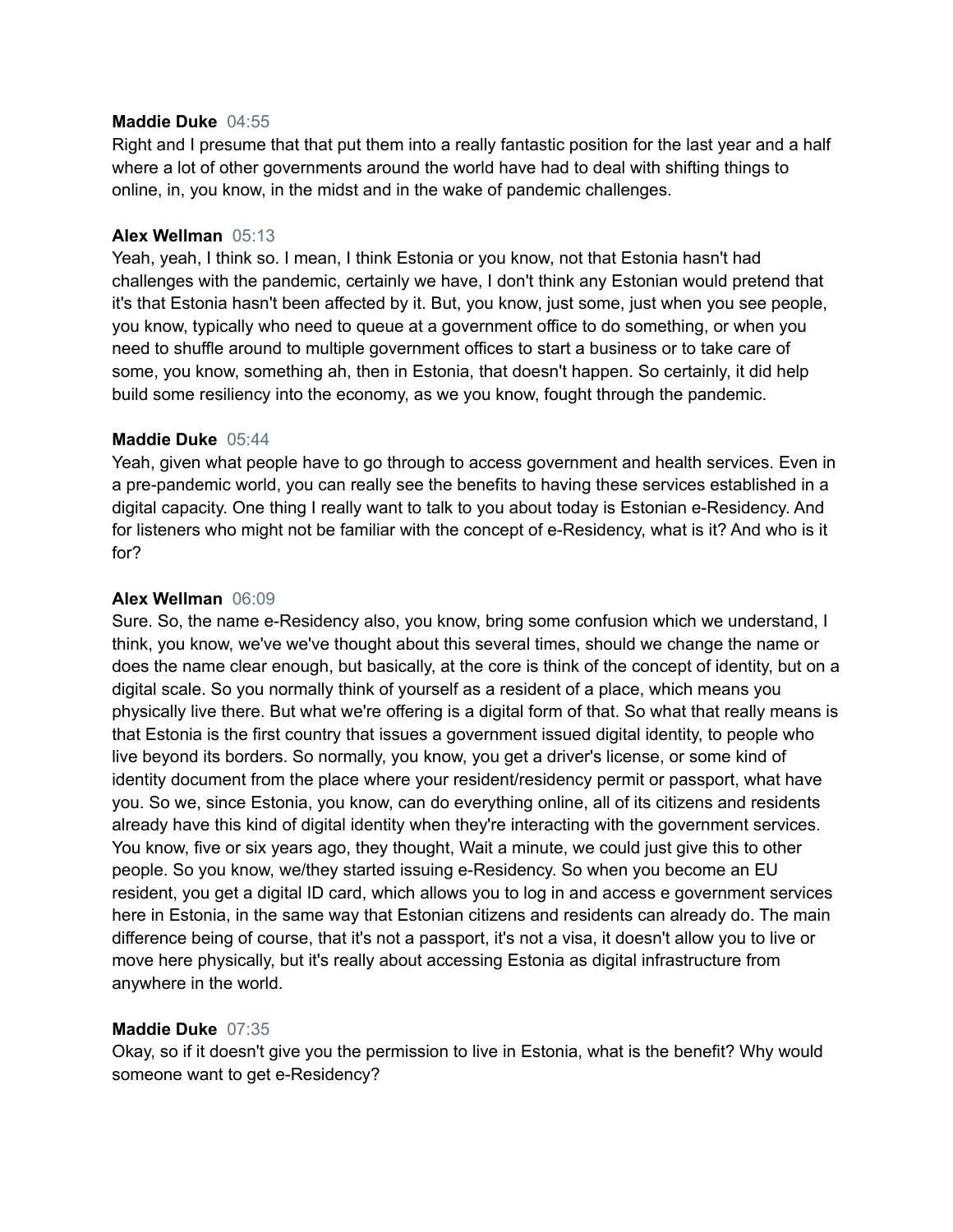#### **Alex Wellman** 07:43

So, so far, you know, I think, I think when the program was launched, we weren't really sure what the use would be. Because I think when you normally think of the ways you interact with governments, it's, it's really location based, right. Whereas in the private sector, you know, especially over the last year, it's been highly accelerated. You can do things from anywhere, it doesn't really matter where you live in, you know, people live location independent lifestyles. With governments, it's still very location based. So with the residency, you know, the first kind of use case, if you're thinking in like software development terms, was actually accessing Estonia's business environment. So the main reason and the main motivation why people apply for e-Residency is in order to establish and manage a company from anywhere in the world. So they get their ID card, then they access Estonia's Business Registry. And they set up a company online, which they can operate and manage from anywhere. So they could if they're outside of the European Union, for example, they get a nice European Union based entity, or if they're in the EU, then they get a nice way to kind of cut down on some bureaucracy and access Estonia as paperless infrastructure for running their company. So that's been really the main, the main reason we've seen so far.

#### **Maddie Duke** 08:57

Okay, so we see the benefit, how much does e-Residency cost?

#### **Alex Wellman** 09:01

When you apply for residency, it's about 100 to 130 euros depending on where you pick it up in the world. If you pick it up at one of Estonia's embassies, then it's 100 euros. But we've just recently launched some new locations around the world. We're working with a private sector kind of delivery company, pickup location company, where the costs are a little bit higher. So but that's, that's a one time fee, and the card is valid for five years.

#### **Maddie Duke** 09:29

Right. And that means that you don't even have to go to Estonia to register for e-Residency.

#### **Alex Wellman** 09:34

Exactly. So that is one limitation currently because it is a government issued identity. You know, it's recognized by Estonia and you know, within the European Union, we do require one face to face meeting. So you do have to go get your fingerprints and you know, have one face to face meeting so we can't you know, issue this digitally yet at least or directly, you know, send you this card in the in the post or something. So currently, you have to go to one of Estonia's embassies or one of these, kind of, trusted service providers that can do this verification.

#### **Maddie Duke** 10:06

Yeah, that's still pretty amazing, though that you don't necessarily need to enter the country itself in order to register. So does e-Residency benefit someone like a digital nomad? Or a freelancer that's also location-independent? Or is it mainly for people wanting to establish a business within the EU?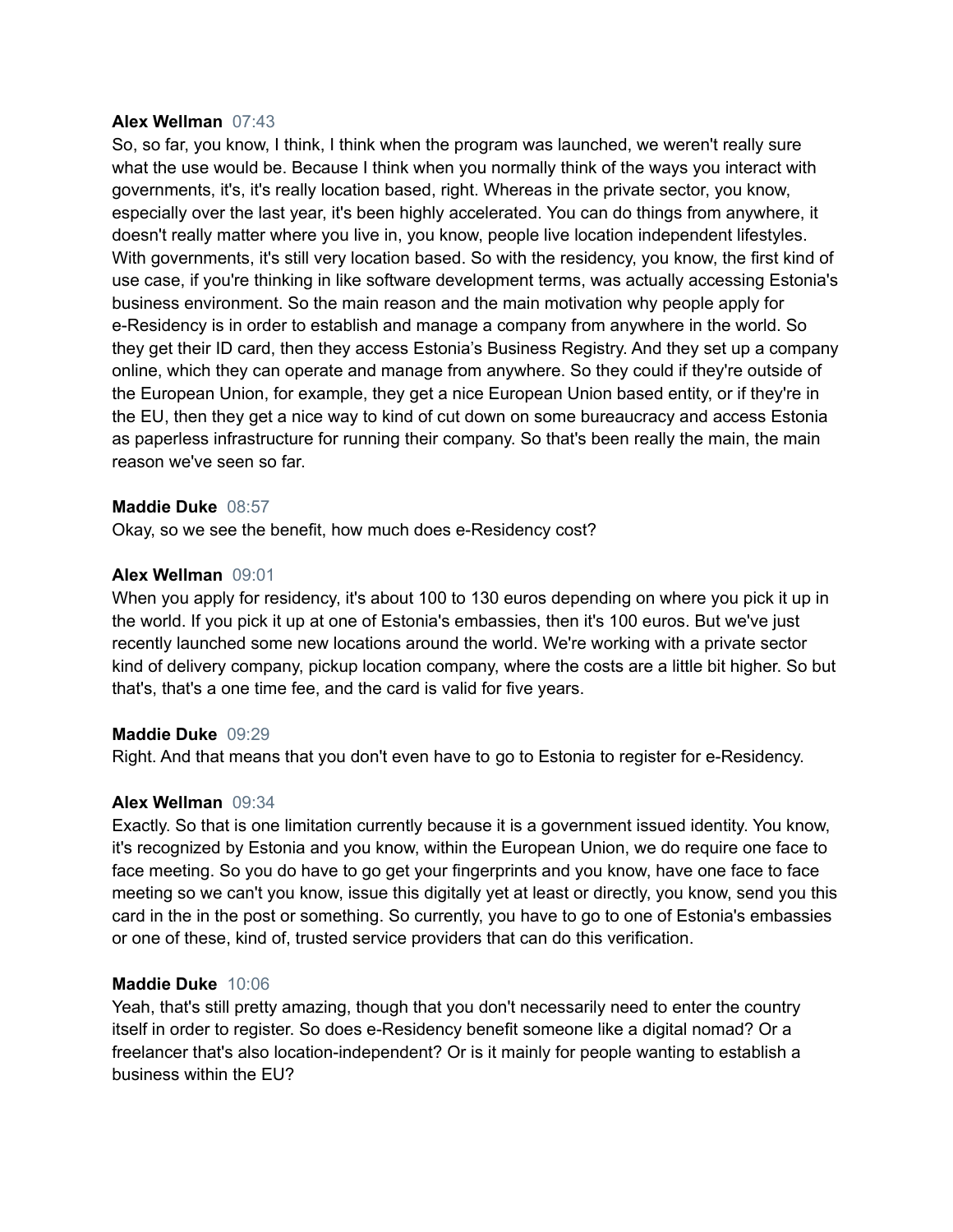#### **Alex Wellman** 10:26

Yeah, I think those are, I think those are two kinds of groups. There's a few different groups that we see, certainly one of the one of the largest groups that we see kind of applying for residency are the digital nomads location independent entrepreneurs. I mean, I think a good example is if you're, you know, if you're from a western country, or maybe a wealthier country, and then maybe you spend your time, outside of your home region, you know, maybe in Southeast Asia or Central America or any of those kind of typical hotspots, then, you know, it can be difficult to kind of register a company locally, maybe, you know, so. So as a digital nomad, you can set up your company in Estonia, and then your company can kind of travel with you, right? So you can have a digital home base for your company in a way. But then I would also say that it's not only for those types of people to write, I mean, a second group is we see people who are doing amazing, you know, software development and outsourcing projects and starting startups and in kind of the periphery of Europe, in Turkey, Ukraine, or even further afield, you know, in parts of Asia, etc. And then what they get is a great access to the EU single market for their companies. So they can, you know, find clients and find customers and access all the tools they need to scale their business.

#### **Maddie Duke** 11:40

Yeah. Amazing. It's pretty amazing. What is the benefit to Estonia, then with this program?

#### **Alex Wellman** 11:48

Yeah, that's a really good question. I mean, that's a question we get all the time. Right. So I think there's a couple things, one of them, of course, is the financial benefits, you know, for an economic benefit, I would say. So, um, you know, anytime Estonia gets another company from any residence, and, you know, they, there's a potential chance that they'll, they'll hire people here, for example, hire local Estonians, maybe they need some, some web development, or some marketing, you know, consulting or something. So, you know, it doesn't grow the job market here a little bit. And also, um, taxes, which we can, we can talk at length about it for free, if we want to talk about that. But Estonia does, you know, collect some taxes through these companies as well. So that's been a really big impact on the economy. So, so that's been one benefit. And then I think a third benefit, which is maybe a softer benefit, but also really important is that, you know, we talked about Estonia being occupied by the Soviet Union for many years. And it's, it's always been in a precarious position, you know, in the world, somewhat, so they lost their independence for a long time. So they're also keen to build a network of friends around the world, people who support them learn about their culture, and just you know, the more people who care about Estonia, the better, the better it is for the country. So that's kind of a third benefit, we hope to kind of, you know, just share, share Estonia with the world really.

#### **Maddie Duke** 13:05

Yeah, that's fantastic. I know that there are some other countries that are doing that, that offer similar things like Portugal has an e-Residency and the UAE has a kind of entrepreneur visa. How does e-Residency in Estonia compare to what some other countries might be offering?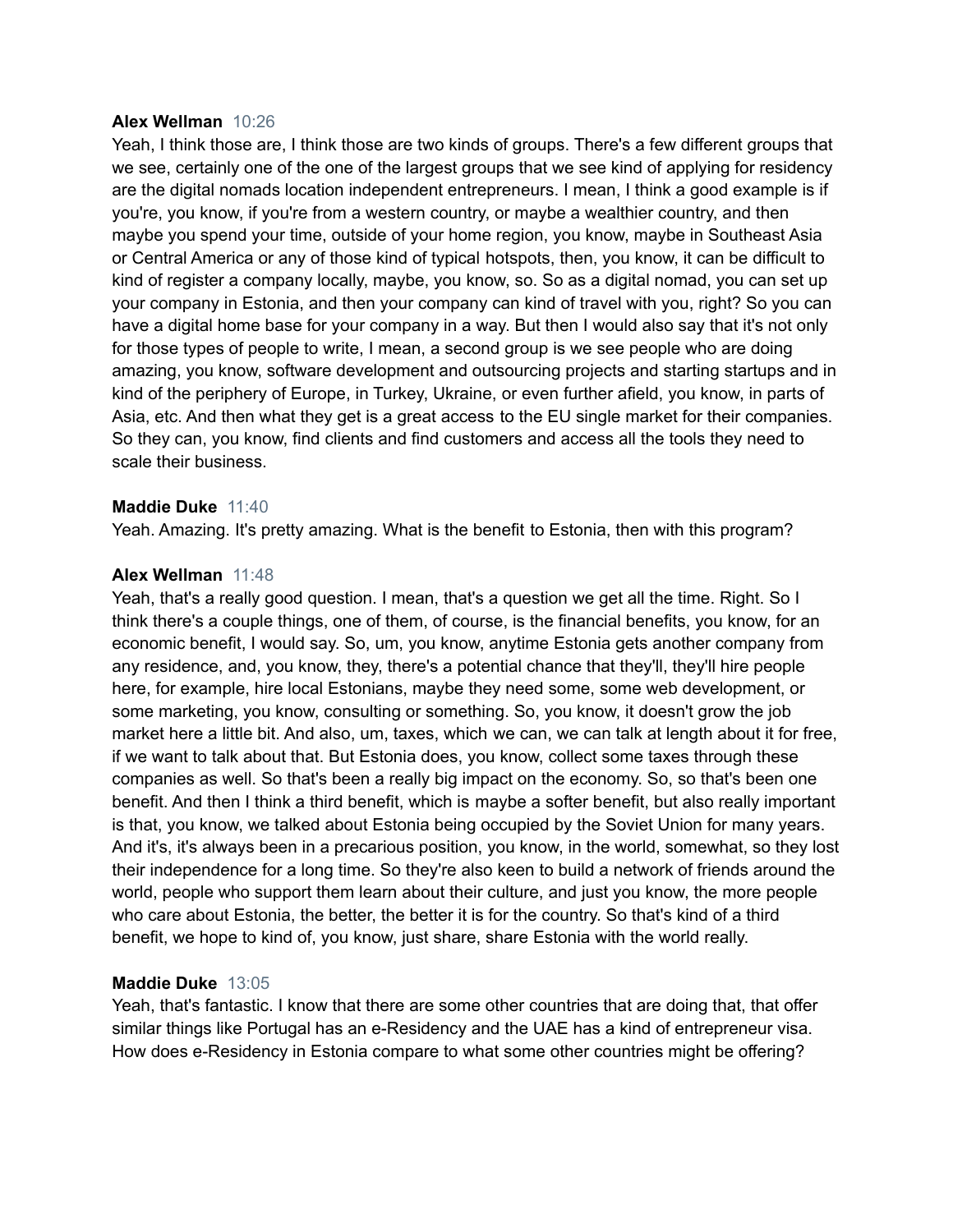#### **Alex Wellman** 13:24

I think, you know, there's lots of countries around the world who compete all the time for having the best business environment. I mean, you know, countries like the UK, for example, have had this for a long time, it's quite easy to set up a company in the UK, for example, or the US as well, you know, a lot of people choose to incorporate in Delaware or something. So those are, you know, two big standard bearers and, and you know, and you can do lots of things online there and do it remotely as well. And those are still good options for many people. And then I think you have a second second group, which is kind of the tax haven, kind of countries, right? So I won't name them here. But, you know, countries who are maybe a little bit below board, if you will, and are, you know, are really trying to help people optimize their taxes. And then I think with a residency, you've seen a third, a third kind of group of countries emerge with Estonia kind of leading the charge, which is in the efficient business environment, that's meant to be a an administrative haven, you know, that's located in a reputable place, but doesn't necessarily aim for the lowest common denominator of being a tax haven, right. So Estonia does have a very efficient tax system, very entrepreneurial-friendly. We're number one on the international taxation index every year for the last four years. But you know, I think I think you're seeing countries say, wait a minute, we can compete for entrepreneurs without kind of going down that road. So that's, that's interesting.

# **Maddie Duke** 14:50

That so that also maybe answers another question. I was gonna ask about the risk of kind of being a haven for shell companies and..

# **Alex Wellman** 14:57

Yeah, that's a good question. I mean, so you know, one example we have is Estonia tries to combat some of that with its transparency. So maybe some people will hear this next statement, and they'll just turn off the podcast and leave now. But when you register a company in Estonia, the information is public, we you, it's listed in our public business registry. So you can see who the beneficial owner of the company is. You can see if they've paid any taxes to Estonia, you can see if they have any tax debts, you can see what their torrent turnover has been. So we try to fight this kind of shell company thing with transparency. So you know, we publish all this information. And this is a high contrast to somewhere like the UK, for example, where, or the US even where, you know, you can set up a company, and you're not really quite sure who owns the company. Right? Right. They can kind of hide it. So here, it's it's, you know, it's, it's really difficult to do that. So that's one way we kind of combat that.

# **Maddie Duke** 15:51

That's great. Well done. And I guess that's also part of just that comprehensive, and maybe more traceable elements of everything being online, that you can oversee that stuff a lot more, I guess. Yeah. Well, obviously, when you establish your business anywhere, there's usually a lot of administrative tasks that go along with it, is getting e-Residency and establishing a business in Estonia kind of just one step, or what else does a company or a person have to do if they want to set up a business on an online business in Estonia?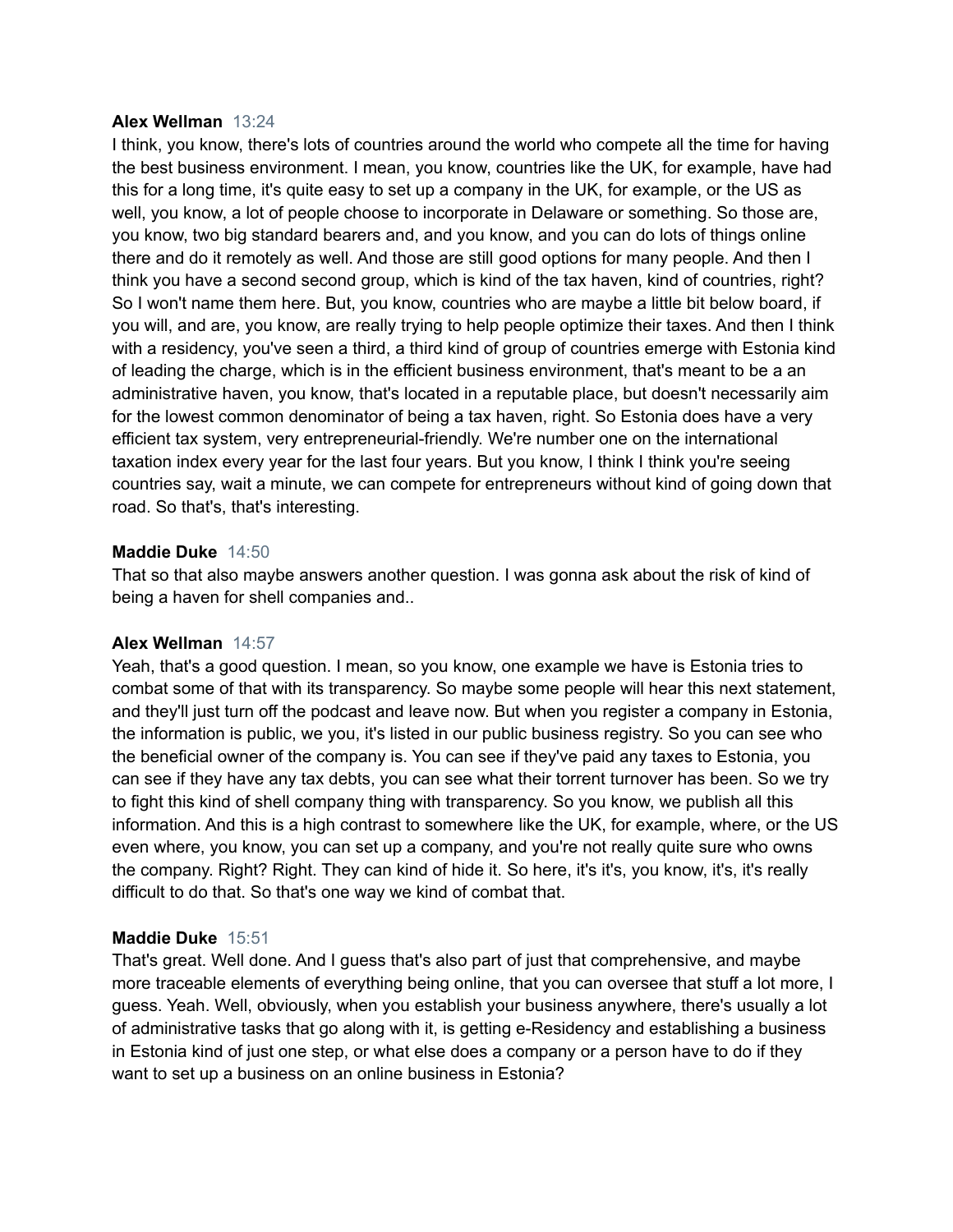#### **Alex Wellman** 16:28

So we do have a couple of things. So once you know once you're in the residence, and you have your digital ID card in your hand, then if you want to set up a company in Estonia, there are two mandatory, kind of, services that you need. One of them is a local contact person in the legal address, it's something that kind of feels like a throwback or like a legacy thing. But it does have an important role. So this person is not a director of your company, they're not, they don't have any ownership rights or anything. But it's just somewhere where, you know, we can say this company is registered here, and this person is a representative of my company in the country. So you do have to pay for that. And we have a marketplace on the e-Residency website where you can find a number of service providers who offer those services. And then in terms of administrative things, you know, everything else can be done online. So for example, if you, you know, registration of the company is done online, if you if you do need to do any tax declarations in Estonia, that can be done online, if you need to sign a contract with the service providers that we mentioned, that can be done the digital signature, for example. So most of the business administration, things that you need to take care of, you know, for your company are done using your e-Residency card.

#### **Maddie Duke** 17:42

So how many e-Residents are there at the moment? Do you know off the top of your head?

# **Alex Wellman** 17:48

Yeah, so actually, we just hit a milestone last week—we now have 80,000 e-Residents from 170 countries around the world. And they have set up, I want to say about 16,000 companies in Estonia since the program's inception.

#### **Maddie Duke** 18:04

That's great. Well, congratulations on the milestone.

# **Alex Wellman** 18:07

Thanks.

#### **Maddie Duke** 18:08

So with that number of companies, and I know, you know, Skype, for example, as an Estonian company as well. Are there any e-Residents that we may have heard of, or his companies we may have heard of?

#### **Alex Wellman** 18:21

What I would say is that Estonia has a really great business environment. And that's also why e-Residency works for Estonia. So you know, Estonia itself has the most unicorn companies per capita in Europe. So that's one that we'll talk about. So companies like TransferWise (which is now called Wise), Skype, like you mentioned, Wolt, Pipedrive. These are Estonian companies started by Estonian, so Estonia has this really entrepreneurial mindset. And they've, you know, Estonians themselves have generated lots of companies, in terms of e-Residents, most of our e-Residents are kind of small, solopreneurs, one-person companies so, so we don't have a ton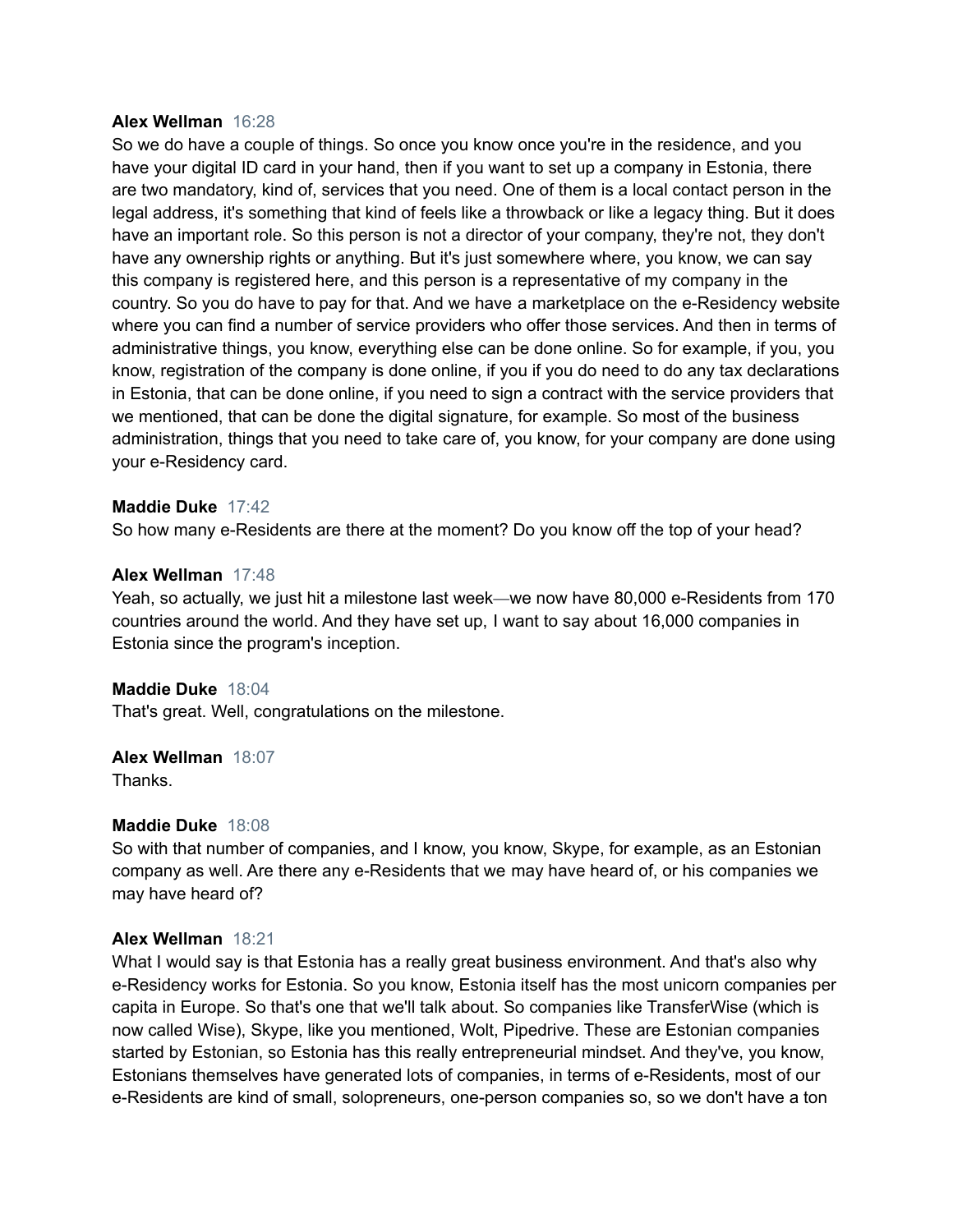of big successful startups yet, but I think that's down the road. At some point, right. There are some, there are a few companies that you might be familiar with who are e-Residents and who have set up their other entities here, for example, there's one called Wolt, or "*volt*"

# **Maddie Duke** 19:18

The food delivery service?

# **Alex Wellman** 19:20

Food delivery, exactly. So they they have, you know, the founders are e-Residents, they've set up their company in Estonia, and they kind of operate that part of their European business through Estonia in and, you know, they've been on record saying, it's, it's helped them make that decision. So, that's been one interesting thing, but then we have all kinds of interesting people who have set up companies here, doing really, really fun things. For me the proudest stories are actually people who are, who really benefit from the program in terms of getting access to the tools they need. So there's a really good company that's based in Sri Lanka. They have their, you know, their company registered in Estonia, and they've been able to kind of scale globally, you know, through this. So that's been really, ah, you can check out our blog to see more.

# **Maddie Duke** 20:04

Great. We'll have a link to the blog in the show notes as well for listeners who want to follow that up.

**Alex Wellman** 20:09

Cool.

# **Maddie Duke** 20:09

So, you mentioned that you've got yeah, 80,008 residents from 170 countries. Are there any specific countries that that e-Residency is particularly interesting for or useful for the overcomes a specific barrier for a particular part of the world, the top kind of historically, two biggest countries are actually our neighbors like Finland, for example, where they already had a lot of existing investment into Estonia.

# **Alex Wellman** 20:38

So at first, it was kind of just taken up by people who had investment here, but one of the more convenient ways to manage that, that business or that investment. Since that time, we've seen I talked about this earlier, but a couple different groups. One of them is kind of this periphery of the EU kind of countries like Ukraine and Turkey. I mean, Ukraine and Turkey have amazing entrepreneurs doing amazing things. But they're just outside of this kind of benefit of having access to the single market directly, and accessing the kind of financial tools that they need, and the kind of confidence in you know, and the ability to work easier with clients within the EU single market. So we see lots of growth from places like Turkey and Ukraine, for example. And then, you know, we see countries like Spain, or Germany, and many of these people are, are, are digital nomads who maybe don't live, they probably don't live there, actually, for most of the year. But, you know, some of these, you know, more Western established countries that you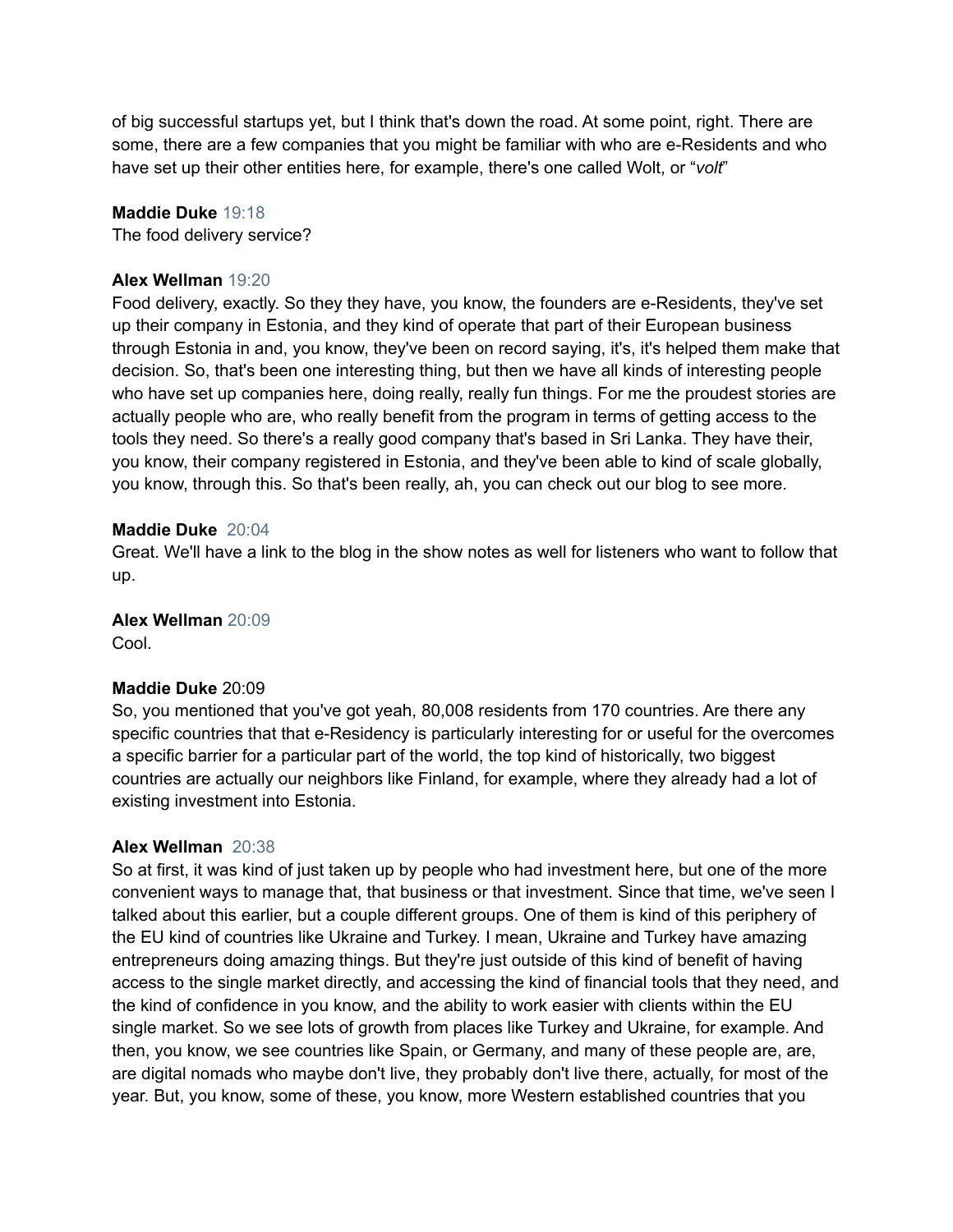think would have, you know, really good infrastructure. They're actually very bureaucratic, a lot of paper-based. I mean, you know, you can tell me, but I, I hear I hear a lot from the e-Residents about Germany and how bureaucratic it can be, despite being a good business environment.

# **Maddie Duke** 21:47

It's very bureaucratic. Yes. And people do love to complain about it.

# **Alex Wellman** 21:51

Yes. So I mean, some of that German efficiency is good. And, you know, I think we can all learn from that, but, but I think, you know, we have seen people from these countries as well, you know, setting up their company in Estonia, just to kind of fight some of that democracy, especially if they want to be location independent travel. Yeah. And then I think the third group is kind of Yeah, outside of the EU, or outside of the European kind of continent, actually. So you know, we're excited we opened these four new pickup locations, maybe I can just mention them quickly now. Yeah, absolutely. So you can pick, we're really excited. Just last week, before the recording of this, we launched pickup locations in Bangkok, Thailand, in Johannesburg, South Africa, in Singapore, and in Sao Paulo, Brazil. So this is really opening up more possibilities. Especially we're really excited about Sao Paulo, because that's a whole new continent for us in a way. So now, people from South America can travel there to get their car. So we really expect more, you know, entrepreneurs from Brazil and Latin America, to consider Estonia now as a kind of foothold into the European Union in a global business environment. We really want the possibility for e-Residency to be convenient for virtually everyone, everyone should have access to this, you know, that would be the goal.

#### **Maddie Duke** 23:06

Lano makes it easy to hire the best talent on the planet, wherever they may be. From compliant contracts to global payroll, Lano has you covered. No matter the size of your business, you can hire and train employees in more than 150 countries, check out our global hiring guides by visiting lano.io. So what about challenges? Have there been any challenges along the way in establishing e-Residency or in launching your new pickup locations?

#### **Alex Wellman** 23:38

Yeah, that's, that's a good question. It's something we're very happy to, you know, talk about, in a transparent way. So like we mentioned, like I mentioned before, you know, it is kind of a new concept, right? And the governments of the world haven't kind of caught up to location independence or having a business entity or business outside or outside of its territory, right. So a couple challenges. For example, as far as banking, you know, the world of banking is governed by anti money laundering rules and things like that. So you know, sometimes the e-Residents have trouble accessing some banking tools, especially if they're located outside of the EU. So that's something we've we've really put a lot of effort into, um, there are a number of FinTech companies now who offer you know accounts to virtually anyone who has a company in Estonia not everyone but virtually everyone. And then taxes are another big problem too. Like I said, it's not you know, Estonia does collect taxes people can pay their business taxes even their corporate taxes here but for location independent entrepreneurs, especially anyone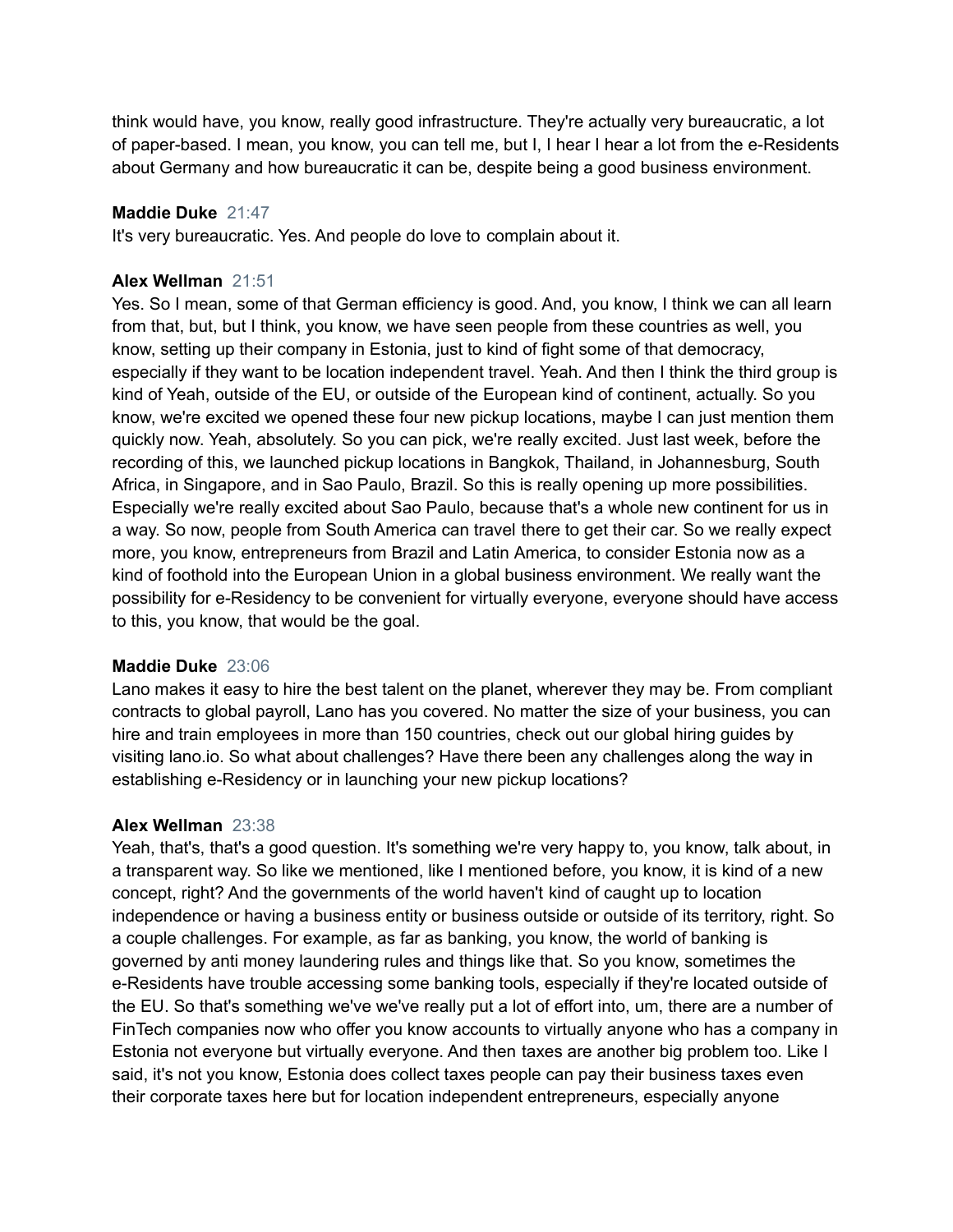listening here they know this they know this I don't even need to say it they know that especially when you start to spend more time in other countries and and then you start to wonder Okay, where's my personal tax residency? Which is not in Estonia ever by the way unless you live here, e-Residency doesn't affect that. But then you wonder where's my, where's my corporate tax residency, my company's in Estonia, you know, but then I do business here for half of the year or I've clients there and, and this has been an immense challenge. And I think something that maybe, you know, the founders of the of the e-Residency program, you know, also didn't realize, and it's something we've been working on too, as well to help people understand, you know, what their tax obligations are, and in providing resources, like tax advisors, and as much information as we can.

# **Maddie Duke** 25:21

Does that mean that if you're an individual who has set up a business, and it's your own consulting business, and your personal tax is elsewhere, wherever you're actually living, but your business taxes in Estonia? Life, I guess that's one of the problems that people need help solving. Right? Like, or is it? Is that a straightforward answer?

# **Alex Wellman** 25:41

Yeah. So again, I think, you know, I'm not a tax advisor. So I'm happy to talk a little bit about the kind of overall picture but so basically, the general principle to remember is that when you're a resident, it doesn't affect your personal tax residency. So your personal tax residency, generally speaking, according to, you know, kind of OECD rules or etc, is, you know, wherever you spend more than 183 days per year, so for some location independent entrepreneurs would say, Well, wait a minute, I don't spend 183 days anywhere. And so then it's up to you, you know, not up to you. But then it gets a little bit more tricky for you to understand where your tax residency is. So I'm not going to kind of give advice on that. But for the corporate tax residency, you know, your company is considered a corporate tax resident in Estonia. But the issue comes into play is that if you, for example, live in one country for more than half of the year and do all of your business there, all of your clients are there, then then that country can say, wait a minute, your company's in Estonia, but you actually managed it here, then they can claim what's called permanent establishment, which means you could have to, you know, pay some taxes locally, as well. Yeah. And so we're happy to provide the basic advice on that. But that's generally how it works.

#### **Maddie Duke** 26:54

Yeah, something to consider them that can be a bit tricky. So for people that actually do want to work in Estonia, another really exciting thing that you've launched in the second half of 2020, is the digital nomad visa for Estonia, which allows remote workers to live in Estonia and legally work there. Yep. What does that mean for your average digital nomad or remote worker?

#### **Alex Wellman** 27:24

Last year, a lot of governments started to think about this, because they saw, you know, the rise of remote work, and they saw how people desire to go to work somewhere else. The problem is that our current visa scheme in the world for most countries, is that digital nomads have traditionally gone to go into a country. And then when they cross the border, if they're asked by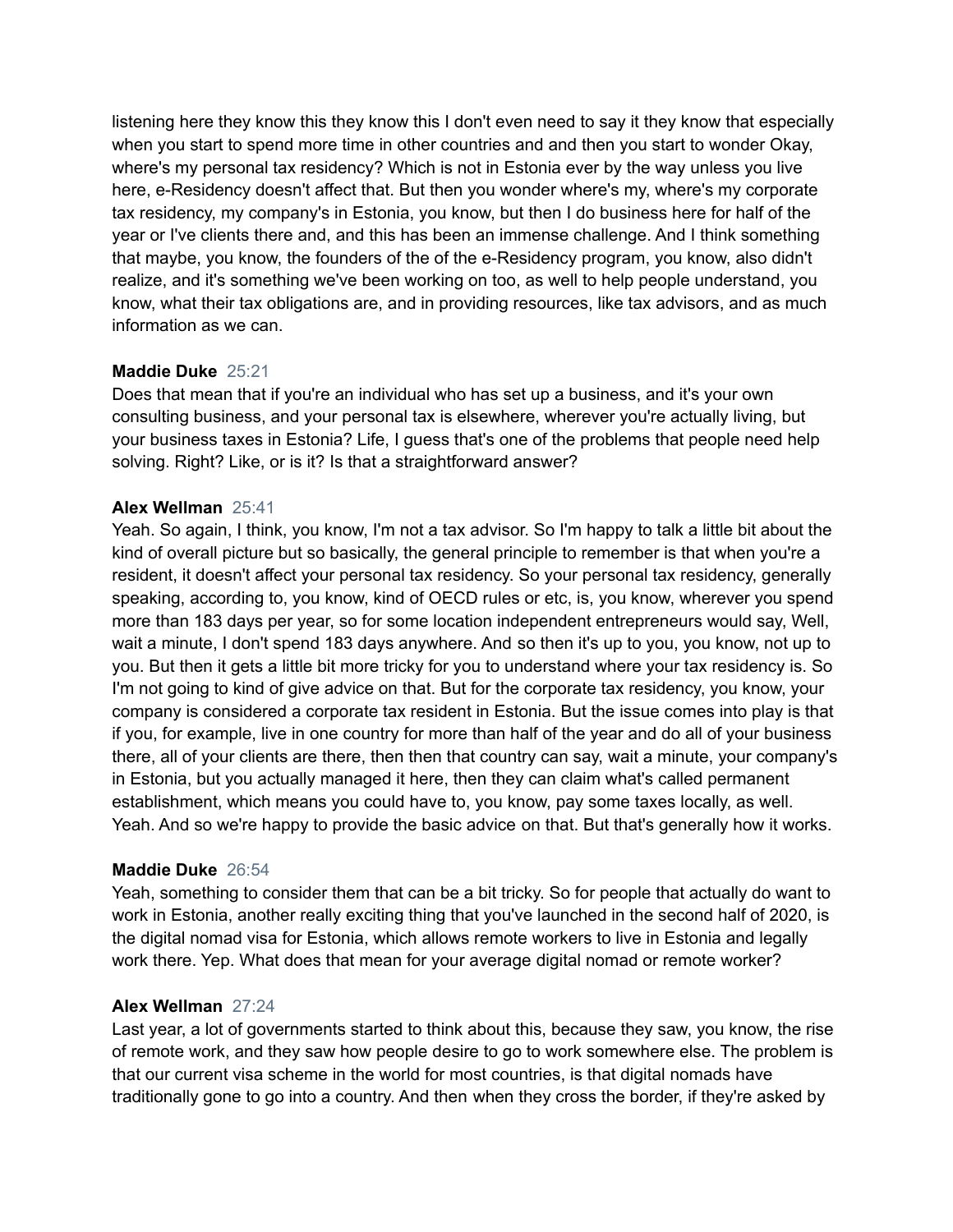the border agent, you know, if they say, why are you here? Generally, they say, Oh, I'm a tourist. Yeah, there's actually a little white lie, right? Or some, some maybe wouldn't say that, but, but really, you know, what I think Estonia wanted to do was say, actually, when you come here, you can come here, we'll give you this visa, you can come here and work for your company that's located outside of Estonia. So you can come here, either as working for your own company that's located outside of Estonia, or, or, as an employer, employee, excuse me, an employee of a company located outside of Estonia. And so we're happy for you to come here and to work and to spend your money, let's be honest, to rent an apartment, to grocery shopping, and eat in our restaurants, etc. and just kind of legalize this. So now this opens up, you know, a whole can of worms, if you will, about some of the other issues related to that. But it does go a long way in solving that one issue of I can go here, and actually legally, you know, work and not be afraid that I'm here under false pretenses.

# **Maddie Duke** 28:47

Yeah, and I'm sure, let's be honest, I'm sure there have been a lot of digital nomads over the years who have been working in places where they're not actually really technically allowed to be working. So yeah, I think it's great. And I think I mean, I'm sure you'd agree that a lot of other countries maybe need to start looking at these sorts of things, because it's a reality that people are. I mean, obviously, less so right now, but people really have embraced, being location independent, and that that traveling working lifestyle,

# **Alex Wellman** 29:20

and you know, maybe I'll just add to that is, you know, there are a couple of differences so as we mentioned, e-Residency doesn't let you come to Estonia, but there are a couple of other programs that Estonia has. One of them is called the startup visa. So if you actually want to come here physically to build your company, you can apply for a startup visa, and then you can actually come to Estonia and you know, build your startup but it has to be approved by a third committee, it has to have some kind of scalability. But of course you know, if you're an EU citizen, you have freedom of movement, you can come here anyway. But if you're not an EU citizen, then it might be an attractive opportunity for you. And if you want to come work here just for our existing company, I can say, like I said, I'm American, I've lived here for five years. And I can say, there's just a lot going on here. And it's a really great place to live. So you can just find a traditional job here as well, too.

# **Maddie Duke** 30:11

Right? Okay, so is it generally a little bit easier to get a job as a foreigner and get a visa there than it might be say... I mean, Australia would be one example where it's extremely difficult.

#### **Alex Wellman** 30:24

Well, you know, like, Estonia isn't perfect in that regard. Of course, I'm not going to, you know, sugarcoat it, but certainly, Estonia is a small country, they need talent here, they need people to come and work here. And, especially with all these kinds of domestic startups who are in companies who are growing here. So in that sense, you know, I have a kind of biased opinion. But I think the international scene here is growing year by year, I meet so many people, and it's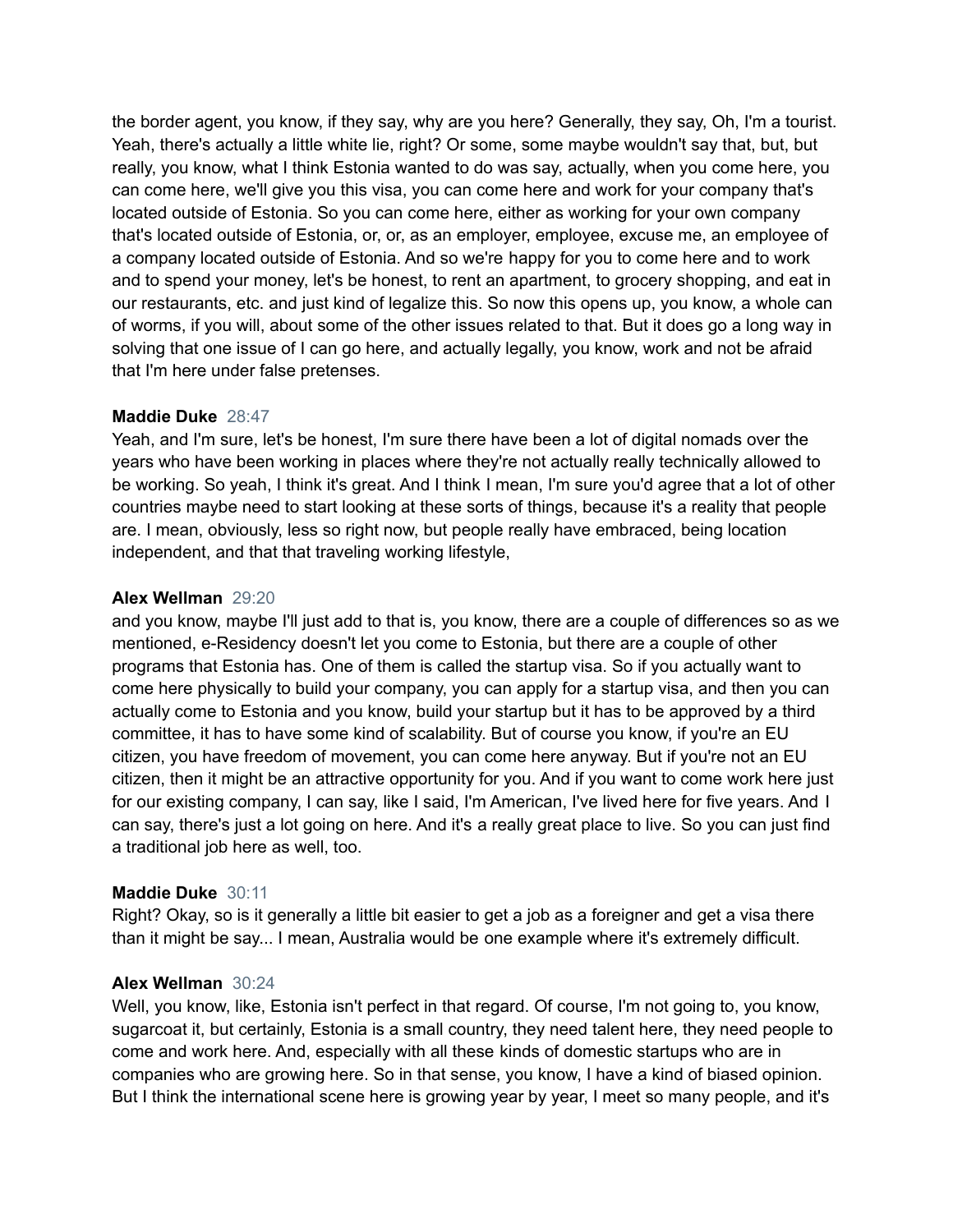a friendly place to be and in generally speaking, yes, it's it's relatively easy, you know, to for a company to hire foreigner, like me, for example, to come here and work. And they're quite open to it.

# **Maddie Duke** 31:02

Yeah. Are there any other countries that are offering a similar type of, like, the digital nomad visa?

# **Alex Wellman** 31:11

Yeah, so, you know, I think Estonia was the first one within the European Union to do it. I know that, for example, Croatia, which isn't, but they're in the Schengen zone, but they are, you know, offering something very similar. Then, you know, we know, our friends over in Portugal, they are really, really doing a lot of great work in digital space trying to grow their programs. E-Residency, like you mentioned, hasn't been launched yet, but I know they have something like that as well. And then I think, yeah, you see some of the Caribbean countries like Barbados, and things like that. So, and they're all slightly different, you know, some of them kind of, they all have kind of slightly different business models, one of them, some of them are more about upfront fees. Some of them are more about just, they're happy to have you here in their country spending money. So, they all have slightly different business models. But I mean, I think every country is going to need to figure out a way to do this, because it's just the reality of the world. And if they don't, they'll be left behind. Absolutely. Yeah. So I think that you know, the biggest losers from this are the legacy countries, maybe my own country, the United States. You know, if we're not, if the US isn't open to this kind of movement of people who are coming to work remotely, then it's going to be left behind.

# **Maddie Duke** 32:24

Yeah, I think, yeah, we at Lano definitely share that view. And it's really interesting to see, like, what countries are leading the way. So obviously, Estonia is one of them. What's next for e-Residency or for Estonia in this world? Are there any other programs or projects that are in the pipeline for you?

#### **Alex Wellman** 32:48

Sure. So I think, you know, if you think about the core of e-Residency, it's about offering a digital platform for people to have some kind of connection to a country, a way a country can serve people beyond its borders. Now, if you pause and think about every kind of service that a government offers to you, like we mentioned previously, you know, that some of these things are location independent or location dependent. For example, you know, your residency is never going to offer you public transportation where you're living. I mean, that's, you know, you pay your taxes in your country, if you're in Berlin, for example, when you take the S-Bahn or the U-Bahn, you know, then you pay for that, and you use that service locally. But there are lots of services that governments provide that aren't location dependent. For example, we know one challenge people have are things like pensions and health care. Yeah. So, you know, is that something that Estonia could offer to people? I don't know, it's something we've discussed, it's something we know, we've done research on and looked into, could people pay into Estonia's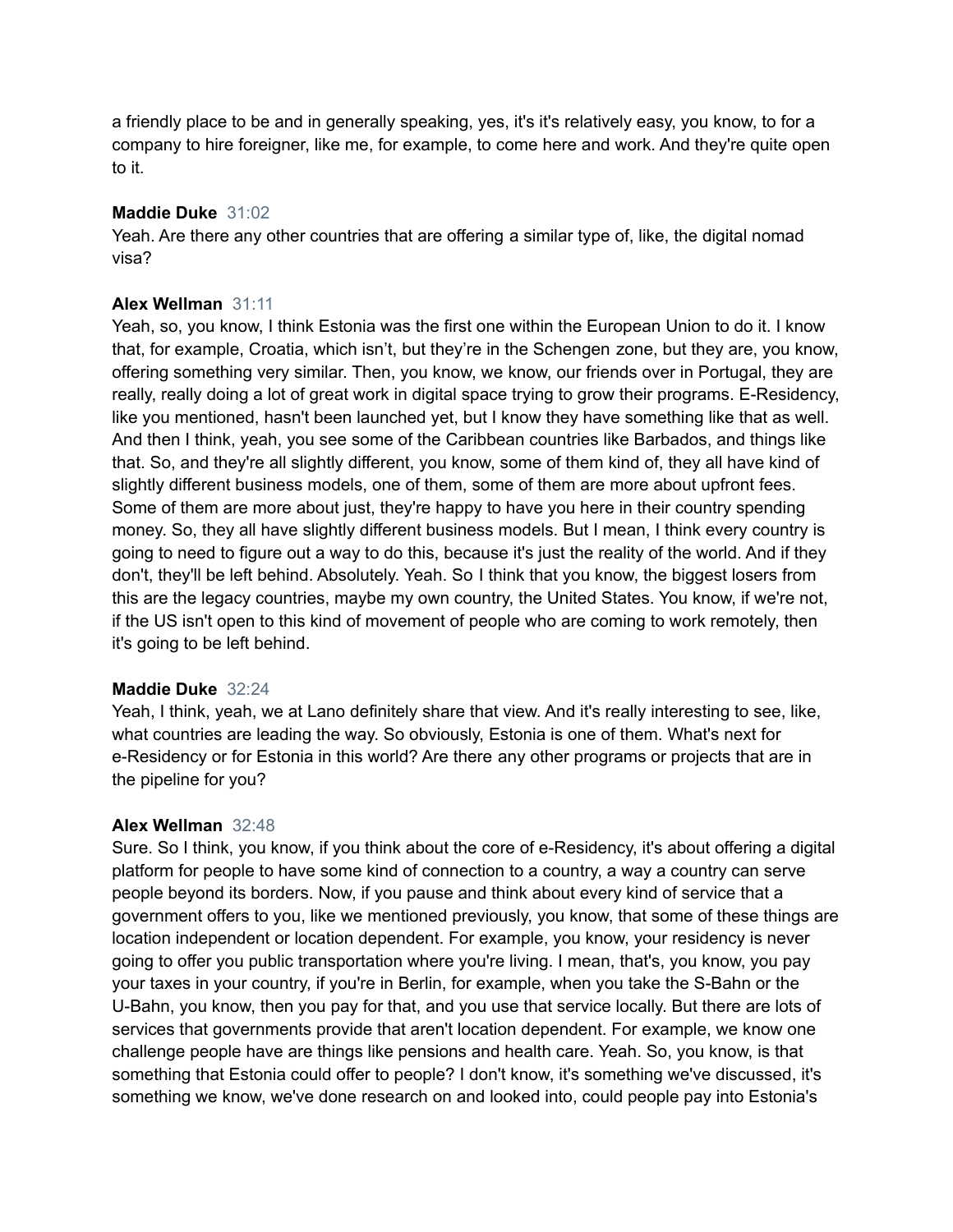pension system, and then have their pension somewhere, you know, registered here, and then access that later when they're ready for retirement? So that's something you know, healthcare is another challenge. Another thing that's done locally, with the private sector has travel insurance, and lots of things like that. So that's something we've talked about, too. So I think, you know, for Estonia, to be thinking just broadly, like, what else can we offer to many residents, you know, beyond the ability to start a company?

# **Maddie Duke** 34:16

And what about things like unemployment? Would that ever come into it? Or does it not really make sense?

# **Alex Wellman** 34:21

Yeah, it's tricky, because, you know, so much of the social systems around the world are dependent on the local or the local population, you know, the, you know, the mass of people paying for the people who need it, right. So, so, of course, we need to be careful in the sense that, you know, people who are paying into some kind of social program, if they're not paying other taxes or are contributing to the economy in another way, then there can be some imbalances there. So we need to be careful with that, I think but I do think, you know, it's something that the kind of global taxation and social benefits program, system, in the world needs to figure out, right? Because Estonia might have some solutions for that, and who knows, maybe we don't in the end. But it's something that we're very happy to and keen to kind of kick off the conversation about, you know, we've we've tried to engage with stakeholders about this, like, how can people who travel the world and live in different places? How can they thoroughly pay what they're supposed to pay, and make sure that it's equitable to the local population. So that's something you know, that to keep in mind.

#### **Maddie Duke** 35:27

For sure. And I think, you know, you've kind of touched on a topic that that can be controversial, particularly for people who are who lead the kind of digital nomad life and they might go and move somewhere like Bali, that's a fairly popular one, where you're kind of yes, you're going to live there, and you're going to spend money. But it's also, you know, there's a question of, of kind of privilege and ethics. And you're, if you're working there and living there, but you're not paying into the tax system. I mean, I don't know, it's just, it's very interesting. And it's really a little bit of a gray area of digital nomads and remote work.

#### **Alex Wellman** 36:08

Yeah, if I could jump in, I think that that certainly is a big concern. And it's something, you know, that we think about a lot too, as well. But I think on the flip side of remote work, which is the more exciting part, so I think, yeah, of course, you know, wealthy, Western people going to somewhere, and that's been the classic view of digital nomad, but also, I talked to people all the time who set up their company in Estonia and they say, Hey, I can actually remain in my home village, you know, wherever that happens to be. And then I can do business around the European Union with clients and customers there, and I don't need to move to a big city, I can stay by my mom, I can stay by my grandfather, I can, you know, help my family with the family